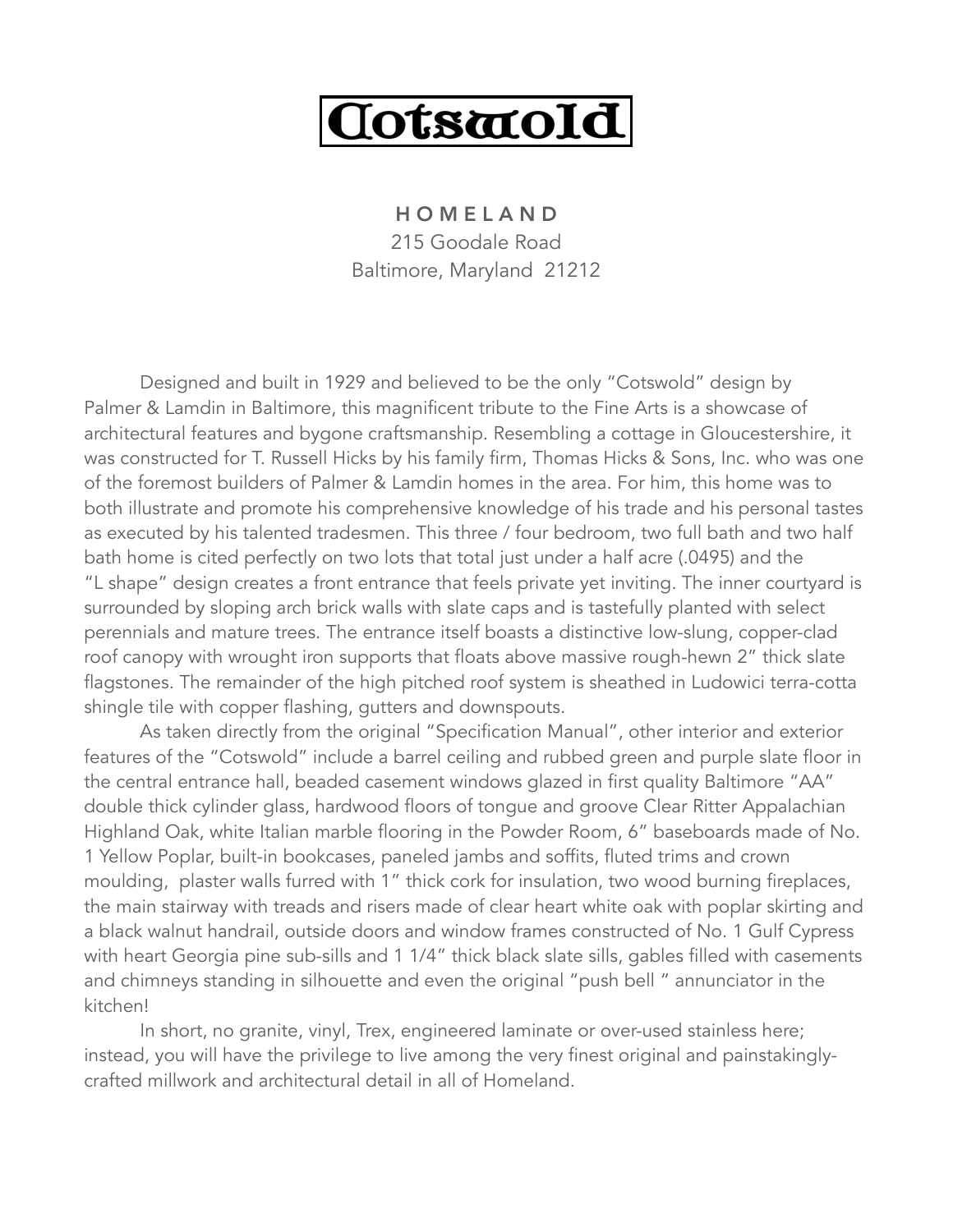# *MAIN LEVEL:*

### - **CENTRAL ENTRANCE HALL:** 18' L x 8'W

Plaster barrel ceiling at 8'3"H with down lighting, wall sconces + washers, coat closet with rod, shelves + automatic lighting, custom paneled door jambs + rubbed green + purple slate floor with custom 6" poplar wood baseboard. *Access to Dining Room, Upper Floor, Living Room + Kitchen.* 

# $-$  DINING ROOM: 15' L  $\times$  14" W

8' 3" ceiling height with recessed lighting + ceiling mount chandelier, crown moulding, chair rail, a wood burning fireplace with mantel + paneled front with handprinted mural + sconces, custom built-in cabinetry, deep-set solid wood casement windows + wide plank Highland Oak wood flooring with custom 6" poplar wood baseboard. *Access to Entrance Hall, Butler's Pantry / Laundry + Kitchen* 

### LIVING ROOM:  $24'$  L  $\times$  15' W

8'3" ceiling height, recessed wall washer + sconces, wood burning fireplace with brick face, mantle + paneled front, French doors to front Courtyard, deep-set casement windows, raised 9'L x 5' W "snug" with custom paneling + bookshelves, paneled ceiling + bench seating, solid wood dutch door to Screened Porch + wide plank Highland Oak wood flooring with custom 6" poplar wood baseboard. *Access to Screened Porch, Entrance Hall, Front Courtyard + Upper Level* 

# - **SCREENED PORCH:** 17' | x 8'W

Ceiling fan, custom designed Gulf Cypress woodwork, screen doors + slate flagstone flooring. *Access Living Room, Front Courtyard + side Koi Pond* 

# BUTLER'S PANTRY / LAUNDRY ROOM: 11' L x 6'W

Ceiling mount light fixture, original custom designed wood cabinetry by Kitchen Cabinet Corporation of Baltimore with chrome lever handle latches + butcher block countertop + rustic solid pine wood flooring. Kenmore Series 500 washer + GE Profile dryer. *Access to Dining Room + Kitchen*

### - KITCHEN: 18'6" L x 22' W

8' 3" ceilings with recessed lighting, wall sconces, center island (seating for four) with wood top, five wood casement windows + original refinished solid pine wood flooring. Kitchen Cabinet Corporation of Baltimore custom designed solid wood cabinetry featuring original chrome lever handle latches + butcher block countertops. Stainless Bosch double wall ovens, new Whirlpool French door stainless refrigerator/freezer with water dispenser + ice maker, a stainless Bosch 5 burner gas stovetop + deep stainless sink. There is a separate Pantry with shelving for additional storage. *Access to Butler's Pantry, Rear Patio, Lower Level, Entrance Hall + Upper Level* 

# - POWDER ROOM: 6' L x 4' W

Ceiling mounted light fixture, pedestal sink, toilet + Italian marble floor.

### - STAIRWAY:

Large ceiling mounted pagoda lantern chandelier, custom designed staircase with wide treads + risers made of clear heart white oak with poplar skirting + a black walnut handrail. Access to Side Terrace, Family Room + Upper Level.